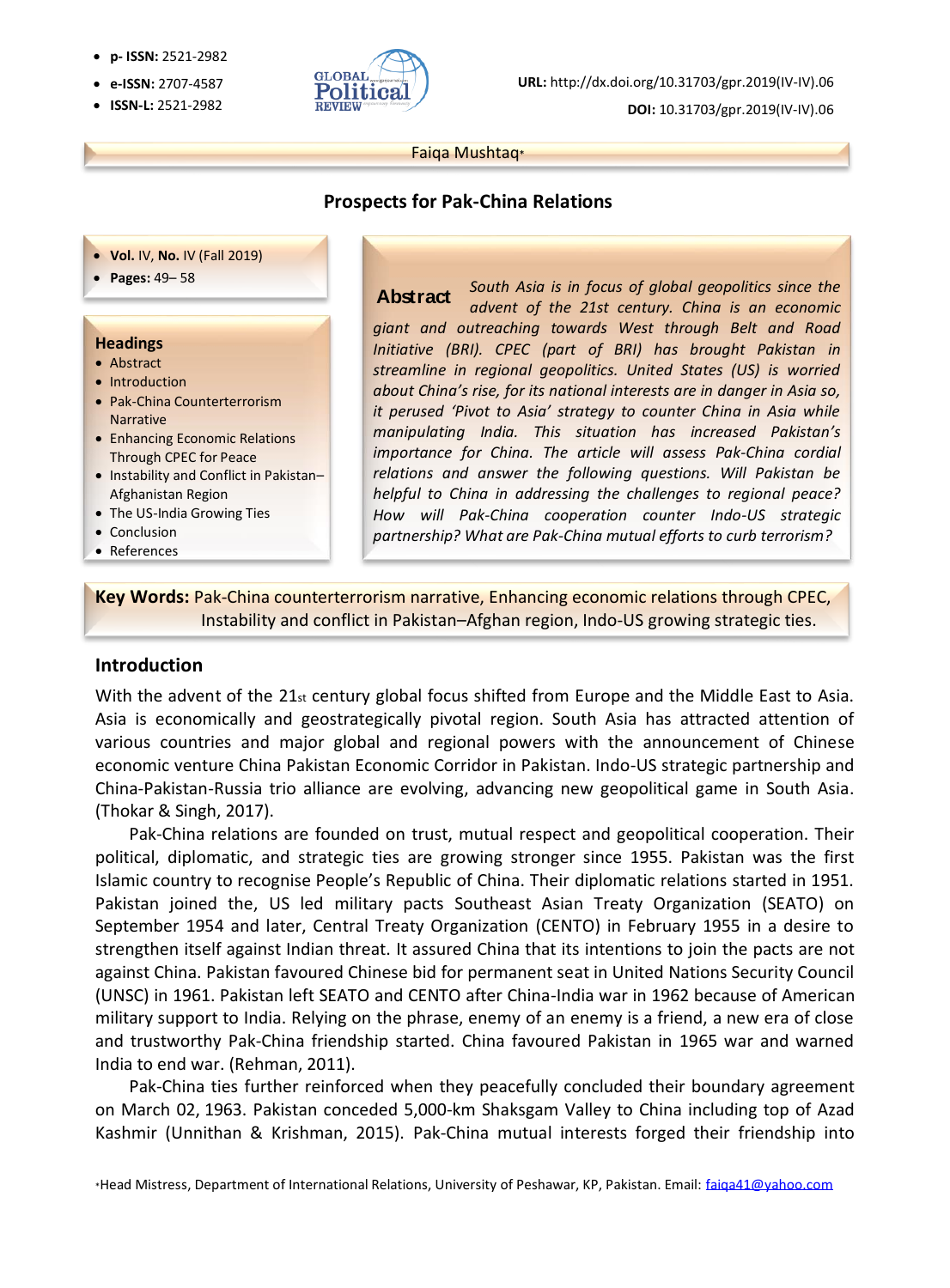cordial entente. Pakistan's historical role in reducing between the US and China. It arranged a secret visit of Henry Kissinger and later followed by President Nixon's visit to China in 1970 (Smith, 2011). It always helped China in improving ties with the Muslim world.

China helped Pakistan militarily and economically after Indo-Pak 1971 war and used veto power to ban admission of Bangladesh in UNO till Bangladesh released Pakistani prisoners of war of 1971. It assisted Pakistan to become nuclear power after Indian first nuclear test in 1974. It made Pakistan self-sufficient in conventional weapon system and aided for improving defence through super projects, i.e. the Heavy Rebuild Factory for T–59 tanks, and the F–6 Aircraft Rebuild Factory to strengthen its defence system to counter their common enemy-India (Rahman, 2011).

They are now giving priority to social, economic and cultural relations. The article will evaluate prospects for Pak-China relations while exploring the areas which must be addressed by them to fortify their natural alliance like terrorism, threat of East Turkestan Islamic Movement (ETIM) in Chinese Xinjiang province, internal insecurity in Pakistan, efforts for peace in Afghanistan for security of CPEC and regional peace, containing Indian role in South Asia and Indo-US strategic friendship.

### **Pak-China Counterterrorism Narrative**

China is facing challenge of separatism in its western region viz Xinjiang. The riots in Xinjiang in July 2009 increased the seriousness of China about ethnic issue. Xinjiang borders South Asia and Central Asia so, China believes that terrorism can spread towards Xinjiang from neighbouring countries. China provided evidences that the East Turkmenistan Islamic Movement (ETIM) and other nationalist groups who are against China, have sanctuaries along Pak-Afghan tribal regions (Kumar, 2019).

The Xinjiang Uighur Autonomous Region (XUAR) is a largely Muslim populated area (about 21 million) in the northwest of China. 47 ethnic groups are residing in Xinjiang, only a few are mentioned here e.g. the Uighur, Han, Kazak, Hui, Mongolian, Kirgiz, Xibet, Tajik, Ozbek, Manchu, Daur and most of them of Central Asian kinship. The Uighur are the most populous ethnic group with Turkic and Sunni Muslims ethnicity. Xinjiang is an important region as it provides China access to Central Asia and the Middle East (Fayaz, 2012).

China has increased collaboration with Pakistan for security and stability of Pakistan and its own western region (Xinjiang) since 2001. Its efforts are to disrupt Uighur separatists from its western region and disconnect their link with extremists hidden in northern areas of Pakistan and other adjacent countries (Price, 2011). China is worried about Chinese Uighur separatists hiding in Pakistan's tribal areas. Incidents of a series of bomb blasts and knife attacks in Hotan (Xijiang) in July 2011 annoyed China because the Muslim militants announced the responsibility. China provided evidence of the attackers trained in the Pakistani tribal areas (Zeb, 2014).

Pakistan army commenced several arm operations since 2001 to abolish radicals like Operation Zalzala (2008), Sher Dil, Rah-e-Haq, and Rah-e-Rast (2007–2009) and Operation Zarb-e-Azab in the northern areas of Pakistan. The missions were to eliminate all the militants and separatists' groups including leaders of ETIM (Khan, 2014). Hasan Mahsum a prominent leader of ETIM was killed in 2004 and many other Uighurs extremists were handed over to China.

Pak-China mutual anti-terrorism exercise, "Friendship 2004" was conducted in 2004 to develop counterterrorism skills. Their 200 soldiers took part in it. In "Friendship 2006" military training 400 troops joined. China approached Islamic parties in Pakistan i.e. the Jamaat-e-Islami (JI) and the Jamaat-e-Ulema-e Islam (JUI) in 2009 to help in eradicating ETIM fraction from areas along Pak-Afghan border. The leaders of these parties assured their full support to Pak-China friendship and denied any support for militants and separatists (Price, 2011).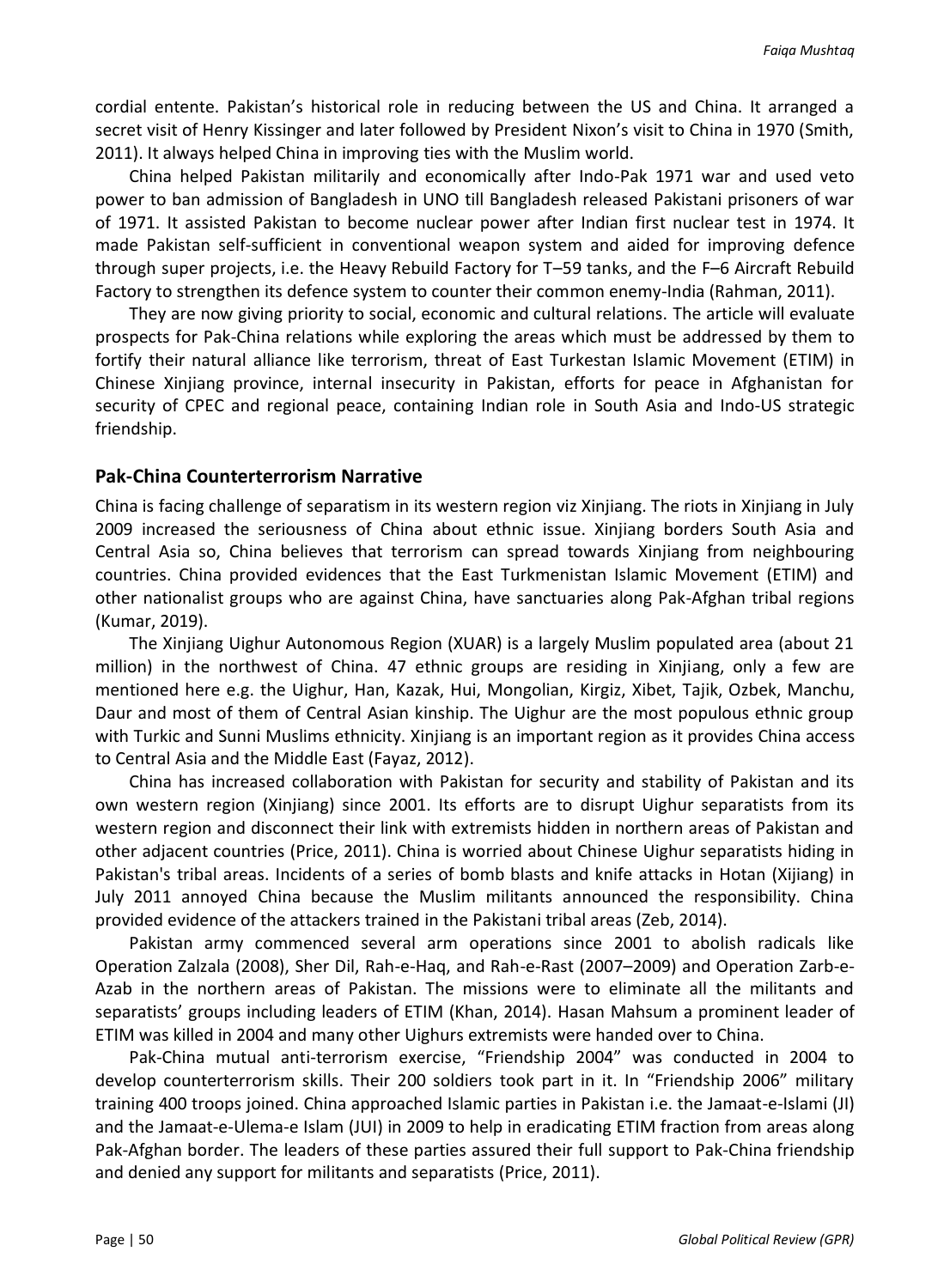Pak-China counterterrorism collaboration increased after the Chinese President Xi Jinpang initiative China Pakistan Economic Corridor (CPEC) in 2015. Pak-China Warrior military exercises were held in December 2018 in Pabbi (Punjab-Pakistan) just after two weeks of a terrorist attack on Chinese consulate in Karachi. The exercises were aimed to enhance the capabilities of both the countries to counter terrorism challenges. The chief of the Pakistani Army Gen. Qamar Javed Bajwa visited China in the start of 2019 and guaranteed security and full cooperation in all respects. Pak-China joint efforts in Shanghai Cooperation Organization (SCO) are aimed to achieve regional security and stability (Panda, 2019).

In trilateral dialogue in November 2019, China, Pakistan and Afghanistan committed to eradicate ETIM and its supporters from the region. They are determined to cooperate for regional peace, security and counterterrorism (Sidique, 2019).

## **Enhancing Economic Relations Through CPEC for Peace**

China initiated a strategic economic project CPEC, a central piece of its grand global strategy of economic development, BRI. Its objective is regional connectivity for the economic progress of Pakistan and China. Chinese President Xi Jinpang initiated it in 2013 with US\$46 billion investment in power projects, infrastructure plans including rail, roads, highways, bridges, Gwadar Port and communications, fibre-optic networks, oil and gas pipelines and hydropower stations, industrial and agriculture sectors (Wijeratne, Lyn & Rathbone, 2017).

CPEC will connect Gwadar Port (Pakistan) with Xinjiang (China) through a network of roads, rail, oil and gas pipelines, and fibre optic cables. CPEC would provide route to Kashgar to Arabian Sea. Special economic zones and energy projects will be built to progress economy of Pakistan. Hence, CPEC is a game-changer for Pakistan and an important part of BRI for China (Latif, 2019). It is projected as a 'game changer' due to the benefits Pakistan, China and bordering regional countries can avail from it. It will enhance regional cooperation for economic growth, trade, and industrial progress. It will connect Central Asia with Indian Ocean for trade and they will get rid of dependence on Russia for oil and gas transport (Hussain, 2016).

The industrialization process will speed up in Pakistan due to infrastructure expansion and in long run will develop construction business. Industrial parks and economic zones will be constructed under CPEC project along its route. People of Balochistan, Khyber Pakhtunkhwa and Gilgit-Baltistan will benefit from it (Zulfiqar, 2016).

China fulfil its energy demands from import of 80% of oil from the Arab World. CPEC and Gwadar Port provide secure flow of oil from the Middle East through the Indian Ocean to China, due to their closeness to 'Strait of Hormuz'. Thus, giving Pakistan upper hand against India at sea and land (Rashid, 2017).

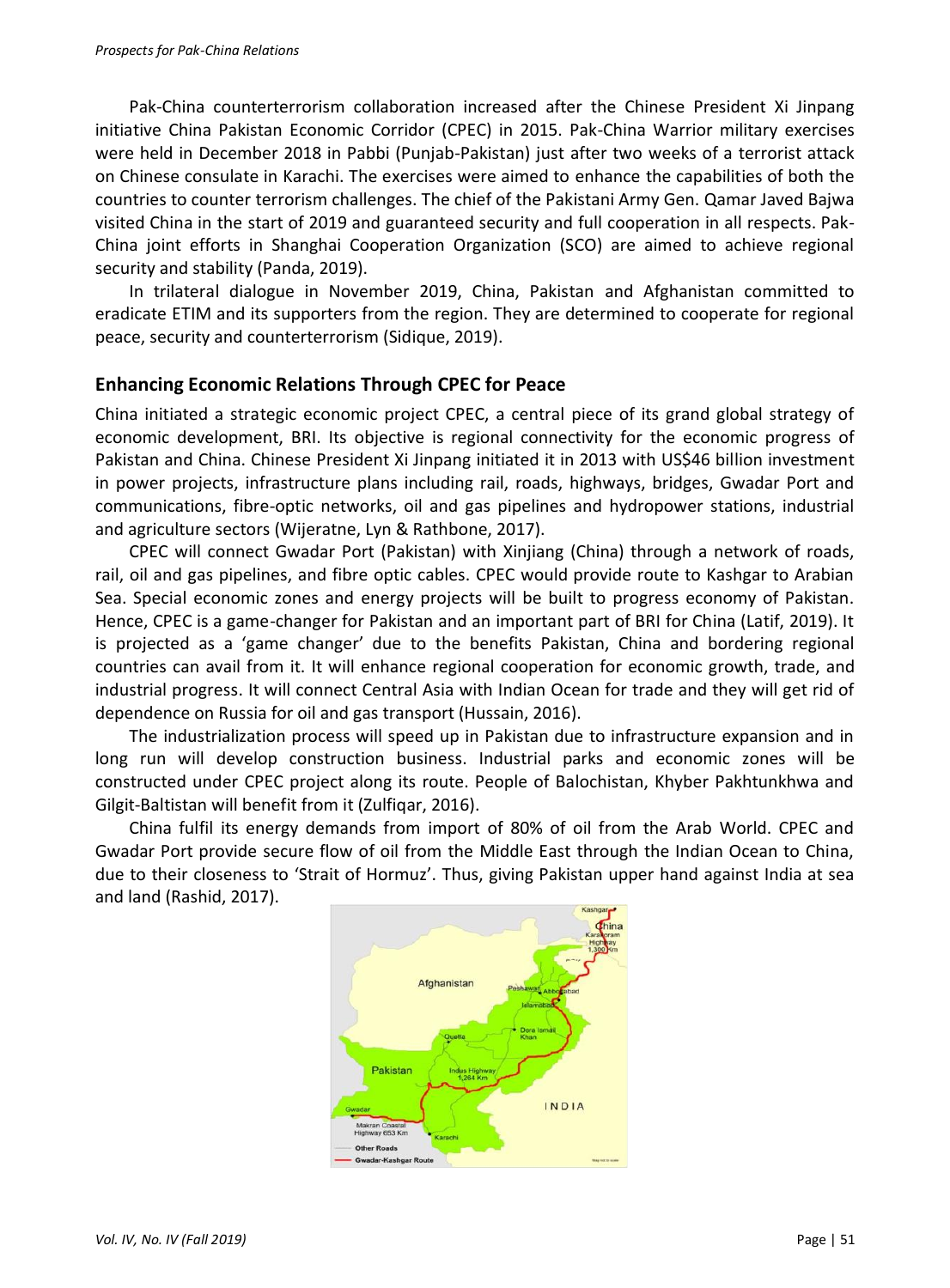# **Figure:** CPEC *Sourc[e:http://www.indiandefencereview.com/news/target-china-pakistan-economic-corridor-](http://www.indiandefencereview.com/news/target-china-pakistan-economic-corridor-cpec/)*

*[cpec/](http://www.indiandefencereview.com/news/target-china-pakistan-economic-corridor-cpec/)*

The economist Hollis B. Chenery suggests that countries can develop their economy by introducing foreign investments. CPEC has facilitated a high-quality incentive for Pakistan's economic development. 9 completed projects of CPEC are accomplished while 13 are under construction, with a total investment of US\$19 billion in January 2019. It has generated Pakistan's annual economic progress by 1% to 2% (Mengsheng & Jingfeng, 2019).

## **Instability and Conflict in Pakistan–Afghanistan Region**

Pak-China friendship is facing a challenge of continuous instability and violence in Pakistan and Afghanistan. The extremism spill over from Afghanistan into Pakistan and destabilizing Balochistan and Federally Administered Tribal Area (FATA) (now merged in KP) region creating a chaos in Pakistan which is a threat to security of CPEC and Xinjiang. Chinese strategic goals are to play a major role for peace in Afghanistan to secure and stabilize Pakistan and Xinjiang. It wants to prevent any chance of spread of militancy from Afghanistan to Xinjiang [\(Sharma, 2010\)](https://journals.sagepub.com/doi/full/10.1177/0974928419841769).

Balochistan is an important province of Pakistan as Gwadar is located here. Gwadar Port and CPEC passes through Balochistan. The province is facing violence and separatism movements. Some of the nationalist groups are the Baloch Republican Army (BRA), Baloch Liberation Army (BLA), Balochistan Liberation Tigers (BLT) and United Baloch Army (UBA) who demands selfgovernance (Rumi, 2015). Few militant groups are even demanded liberation from Pakistan. However, they are funded and trained by the Indian intelligence organization RAW and the US CIA via Afghanistan, to sabotage CPEC and Gwadar Port projects. The chaotic situation in Balochistan is insecure for development projects and regional and international peace. In addition, common Baloch people see China as exploiting resources of their province and depriving locals from benefits (Ahmad, 1992). Baloch insurgency is a security challenge for Pakistan as well for Chinese work force in Pakistan.

Professor Li Xiguang from Tsinghua University said that Pakistan, China and Afghanistan should cooperate on military and economic strategies to bring social stability, economic progress and regional development. Their collective efforts can eliminate terrorism from the region (Kumar, 2019).

The violence and riots in Xinjiang since July 5, 2009 and attacks on Chinese nationals in Balochistan, provoked China to take concrete steps against ETIM and other terrorist groups which are behind all unrest and terrorists attacks. Therefore, China wants Pakistan's support to curb ETIM and Islamic militants and separatists groups through counter terrorism policies [\(Xinhua,](https://journals.sagepub.com/doi/full/10.1177/0974928419841769)  [2015\)](https://journals.sagepub.com/doi/full/10.1177/0974928419841769). Pakistan connects China with West Asia. It helped China to tackle Taliban issue and oust other terrorist groups from Xinjiang (Kumar, 2019).

China foresees stable Afghanistan vital for securing Xinjiang, Balochistan, northern areas of Pakistan and success of CPEC. China wants to prevent any spill over of terrorism from Afghanistan to bordering countries. Pakistan and China support Afghan-led and Afghan-owned peace process. They believe it will end in an inclusive deal resulting enduring peace in Afghanistan. They want to include Afghanistan in CPEC project for economic progress because economically strong country is stable (Siddique, 2019).

# **The US-India Growing Ties**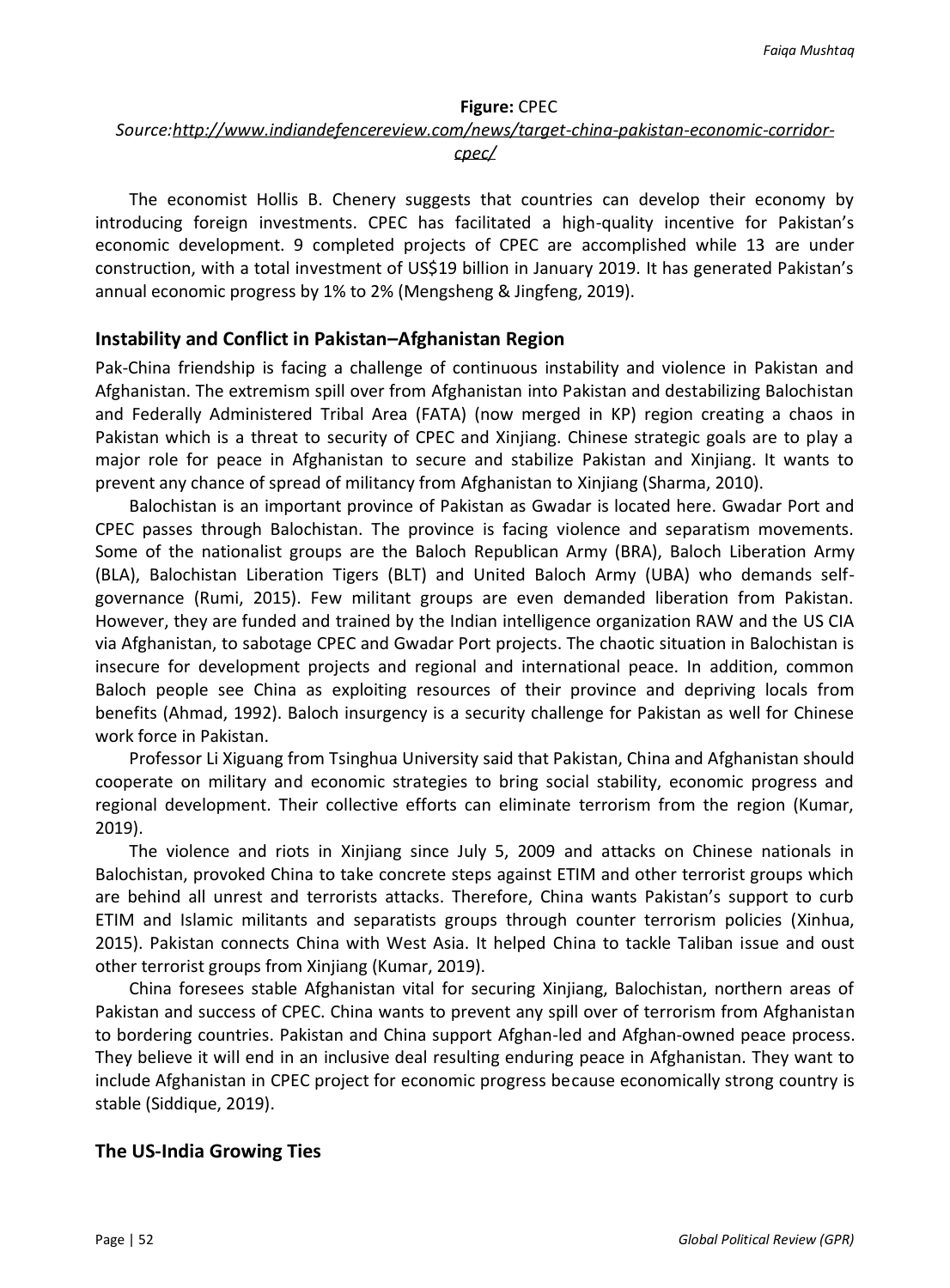Pak-China cordial entente has another challenge to face viz Indo-US strategic partnership. The geopolitics of Asia is viewing rapprochement between South Asian democratic power India and global democratic power United States. Indo-US strategic partnership is because of their mutual anxiety about Islamic militancy, Pakistan's nuclear deterrence and China's economic and military power (Ejaz, 2011). The Indo-US strategic partnership is progressing because of convergence of interests. Their concerns about combating terrorism and promoting democracy are similar. They are working together for regional and global security and condemn nuclear proliferation (Nazir & Bhat, 2014).

Indio-US mutually introduces the UN Democracy Fund in 2005 for strengthening democratic institutions, advocate human rights, and motivate other countries to develop democracy (Piccone, 2011). The US appreciates Indian assistance to Afghanistan for reconstruction which will grow democratic institutions.

The US focussed fully towards counterterrorism after 9/11 incident. India and US cooperated in counterterrorism efforts for intelligence sharing and capacity building activities, after Mumbai attacks in 2010 (Ahmad & Najish, n.d). They decided to fight threat of terrorism and eliminate the risks of terrorist attacks. India is the only regional secular democracy which can help American against Islamic militancy (Gupta, 2005). India wants US to compel Taliban and Al Qaeda in Afghanistan, Pakistan and Nepal for regional stability and democracy (Mazumdar, 2014).

The US is worried about Chinese and Russian efforts to shift unipolar world into multi-polar world which threatens the US hegemony in the Asia-Pacific region. Therefore, the US has adopted a new strategy for Asia since 2009. The US President Barak Obama announced 'Pivot to Asia' or 'rebalance' to Asia policy in 2012. He emphasised to bestow more focus to the Asia-Pacific. The 'Pivot' is aimed at diverting the US concentration to the region. President Obama confirmed the US and Indian mutual interests are related to peace in stability in Asia-Pacific region. He also advised India to play bigger and important role in Asia Pacific region (Menon, 2014). The US found India a good friend to tackle China's growing leverage in Asia especially South Asia. The US has several times announced India as an important ally in South Asia (Singh**,** 2017).

India has also adopted 'Act East' policy aiming at enhancing its presence in the Asia Pacific region. It has improved economic and military relationships with East Asian states. The US and Japan are backing India. Both, India's Act East policy and American's rebalance to the Asia-Pacific strategies are to counterweight China (Kaplan, 2009). China is aware of their intention and making Pakistan stronger to counter Indo-US strategic friendship in South Asia (Sultan, 2013). Pak-China further strong committed friendship can diminish US influence from South Asia and limit Indian activities.

Russia-China-Pakistan friendly rapprochement is in response to Indo-US partnership. Chinee economic power and Russian military power will boost Pakistan economically and secure militarily. Pakistan's importance has increase in new geopolitical and geo-economics shift in South Asia (Personal Discussion with Raja Faisal Mahfoz, a senior journalist in TT News Agency Sweden & freelancing with International News Agncies, June 13, 2020). The Russia-China-Pakistan trio partnership is cooperating in economic, defence, strategic and energy sectors. Russia desires to unify Eurasian EU with CPEC for trade. Russia started arms deals and LNG sale to Pakistan to meet its security and energy requirements (Andleeb & Khalid, 2018). Russia and China favoured Pakistan's inclusion in Shanghai Cooperation Organization (SCO). They are determined to use SCO platform for mutual efforts to eradicate terrorism from the region and reduce the US influence (Khan, 2019).

China has naval base at Djibouti which can solve the security issues of Pakistan. China would keep check on the Arabian Sea, Indian Ocean and Indian islands. Therefore, Pakistan will be safe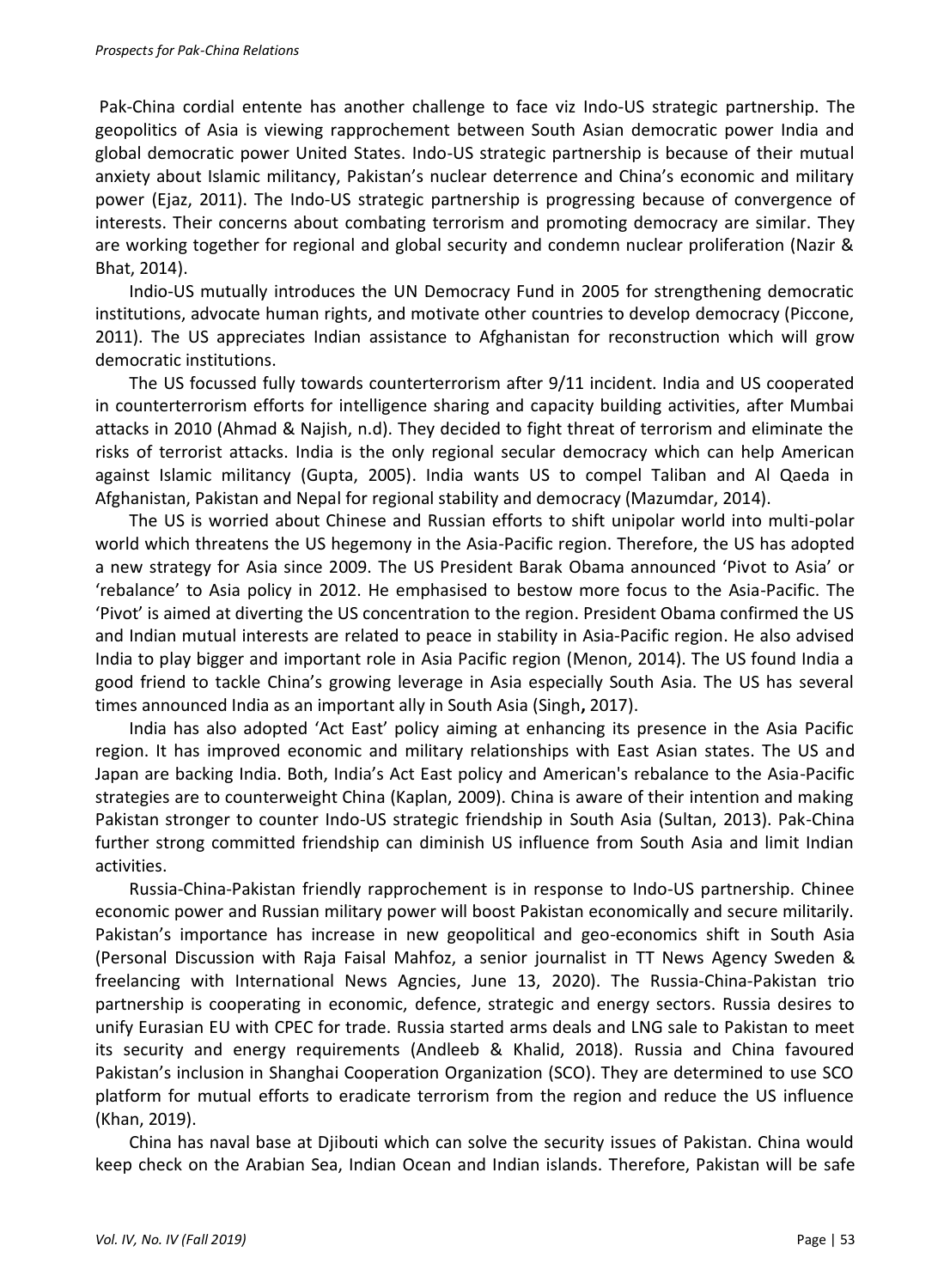from any challenge from Indian navy. Chinese military presence at Djibouti secures Gwadar Port and CPEC because for marine security Pakistan can utilize Chinese naval intelligence abilities (Chaziza, 2018). Pak-China military exercises enables them to counter any aggression or security challenge from India alone or Indo-US mutual move in the Indian Ocean, Indian aggressive actions or Indo-US conspiracies (Singh, 2017).

### **Conclusion**

To conclude with popular slogan about Pak-China friendship i.e. Pak-China friendship is higher than mountains and sweeter than honey. They are all weather friends and their friendship flourished throughout the history while undergoing many ups and down. They remained consistent and the most trusted friends. The relationship has bright future as Andrew Small (2015) quotes in his book Pak-China Axis that in wake of terrorism and BRI project, Pakistan is more important for China than ever. Both are cooperating in eliminating terrorism from Pakistan, Afghanistan and Xinjiang to prevail peace and stabilize the region.

China is actively involved in Afghanistan reconstruction and peace process but after withdrawal of the US troops From Afghanistan, it will need Pakistan more to play influential regional power role in Afghanistan and for success of CPEC and BRI. Indo-US strategic alliance can be countered with their mutual efforts. The US policy shift from Middle East towards Asia is to contain China and Pakistan is a reliable friend to counterweight Indo-US intentions and limit India in South Asia.

Though Pakistan has stabilized FATA with military missions but now it would need to priorities law and order situation in Balochistan and carve policies to lessen grievance of Baloch people for success of CPEC. It should provide full security to Chinese projects and workers to satisfy China. China desires of launching CPEC is for regional connectivity to gain regional and transregional economic integration. Pakistan should keep this in mind and cooperate with China to enjoy the fruit of this mega project (Hussain, 2016). The government of Pakistan should plan more vigorously to bring peace in Balochistan and reduce grievances of Baluch people. This will secure Gwadar and CPEC from militant's attacks and Chinese will work safely in these projects.

China is very active in regional and global politics through regional organizations such as SCO and BRICS and global institutions like UNO, shouldering its great power responsibility. China is committed for stability in Afghanistan and Pakistan through successful US-Taliban peace agreement (Lee, 2016). CPEC is China's largest investment abroad and will be main reason of vigorous cooperation between China and Pakistan. It is a game changer for the whole region and will bring prosperous economy for all. China needs Pakistan for improving regional leverage for success of CPEC. Therefore, Pakistan needs to improve security situation, maintain political stability, ensure protection of Chinese nationals on its own land and provide conducive environment for foreign investors.

Pak-China cooperation will enhance to counterbalance Indian influence and hegemony. India desires security proportions to improve military power through defence cooperation with states in Southeast and Central Asia. So, its strategic partnership with US supports its dreams and desires. Hence, Pak-China cordial entente will further strengthen to counterweight challenge of Indo-US strategic partnership. Pak-China mutual efforts can maintain regional balance of power which is at risk due to Indo-US strategic friendship.

In the next 10 years, 75 % of China's energy needs will be met through oil and gas pipelines passing through the Indian Ocean and the straits of Malacca. Since India seems to keep its naval presence in the Indian Ocean, such high level of dependence on the Indian Ocean may endanger Chinese energy supplies in a hostile environment. In such a context, China can use this corridor as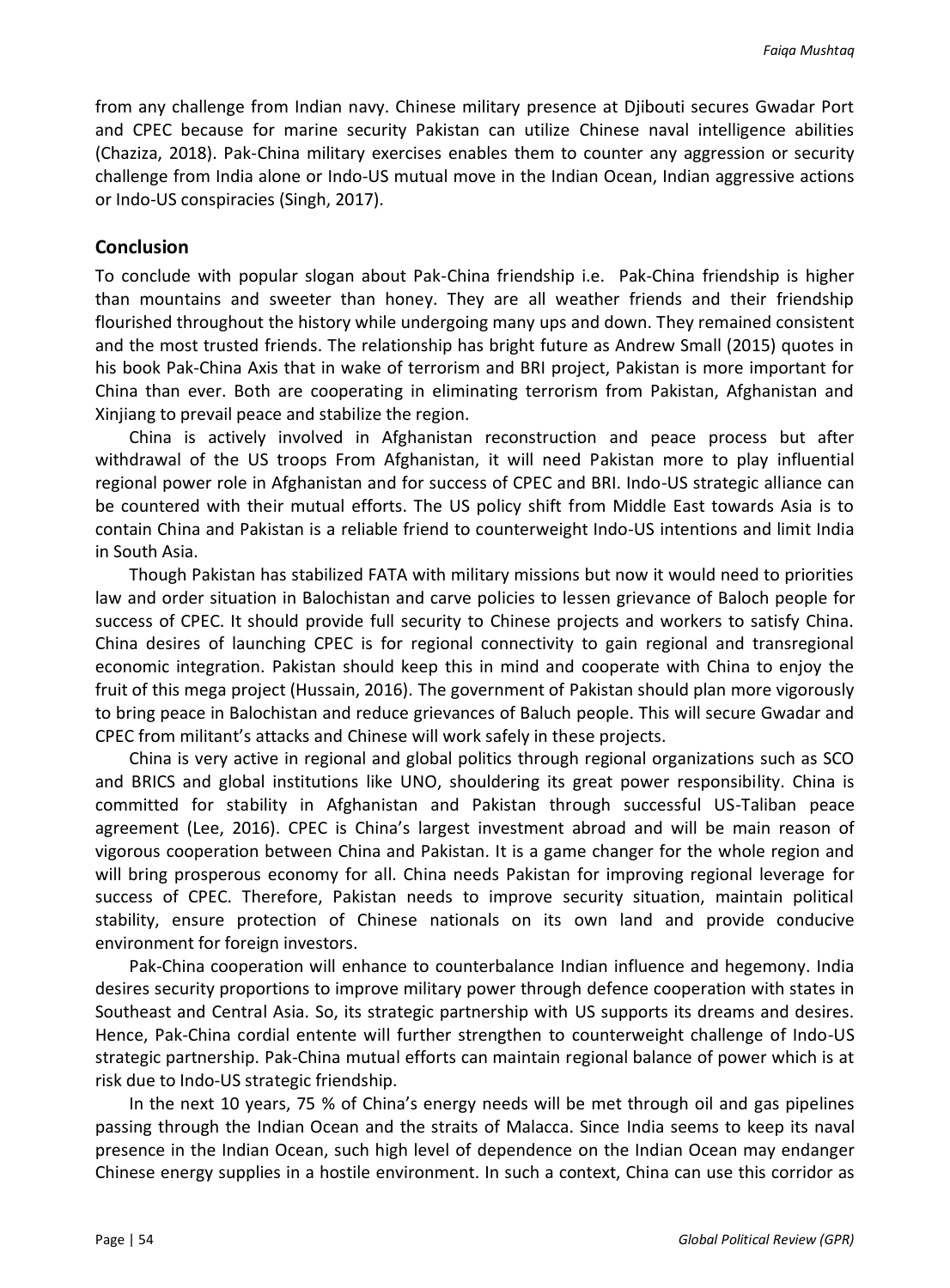an alternative transit route. This marks rationality of the part of the Chinese state with respect to having an alternative to the Indian Ocean. The corridor is also part of China's ''go west policy'' to bring the benefits of its economic growth to the restive province of Xinjiang (Din et al. 2009). Regionally, the entire region alongside the corridor would benefit from the corridor in economic terms. For instance, CPEC can promote regional trade and economic integration. The corridor is the shortest possible route to the Indian Ocean for Afghanistan and the Central Asian states. The corridor is expected to attract 25 % of national and international chain by 2020. It will have sociopolitical effects as well. The economic interdependence will result in political interdependence Among the neighboring states of the region. Hence, all the states will become partners in peace (Sabena 2014). In addition, CPEC is an alternative energy route to states like Azerbaijan, Kazakhstan, Turkmenistan and Uzbekistan. These countries are dependent on Russia for their oil and gas exports through the Black Sea pipeline network. Russia enjoys economic superiority over these countries by charging them above the market prices for transportation to the world markets. Therefore, China–Pakistan Economic Corridor is an alternative route to such states. Moreover, the corridor is also significant for the Persian Gulf states, particularly Oman. These states can benefit from the corridor through trade with China and the Central Asian republics. The corridor will also provide showcasing services, trans-shipment, storage, transportation and manufacturing for Pakistan and China to the world market. Besides, different economic sectors will develop as a result of the corridor. This includes services, banking, travel services, electrical, recreation and shipyard sectors. These sectors can generate massive economic activities. The development of China–Pakistan Economic Corridor will generate new employment opportunities to a burgeoning population of the region.

The success of China–Pakistan Economic Corridor depends on certain factors which should be handled skillfully. The law and order situation in Balochistan and FATA is a potential challenge which should be taken as a top priority by Pakistani government. It is necessary that the government of Pakistan should take all the stakeholders on the board such as the government of Balochistan and Khyber Pakhtunkhwa, and people who live along the corridor. Moreover, religious extremism and political instability apparently hinder the construction and successful implementation of the Corridor. It seems that Pakistan has realized such issues and working in the direction of chasing certain militant organizations such as Tehreek-e-Taliban Pakistan (TTP).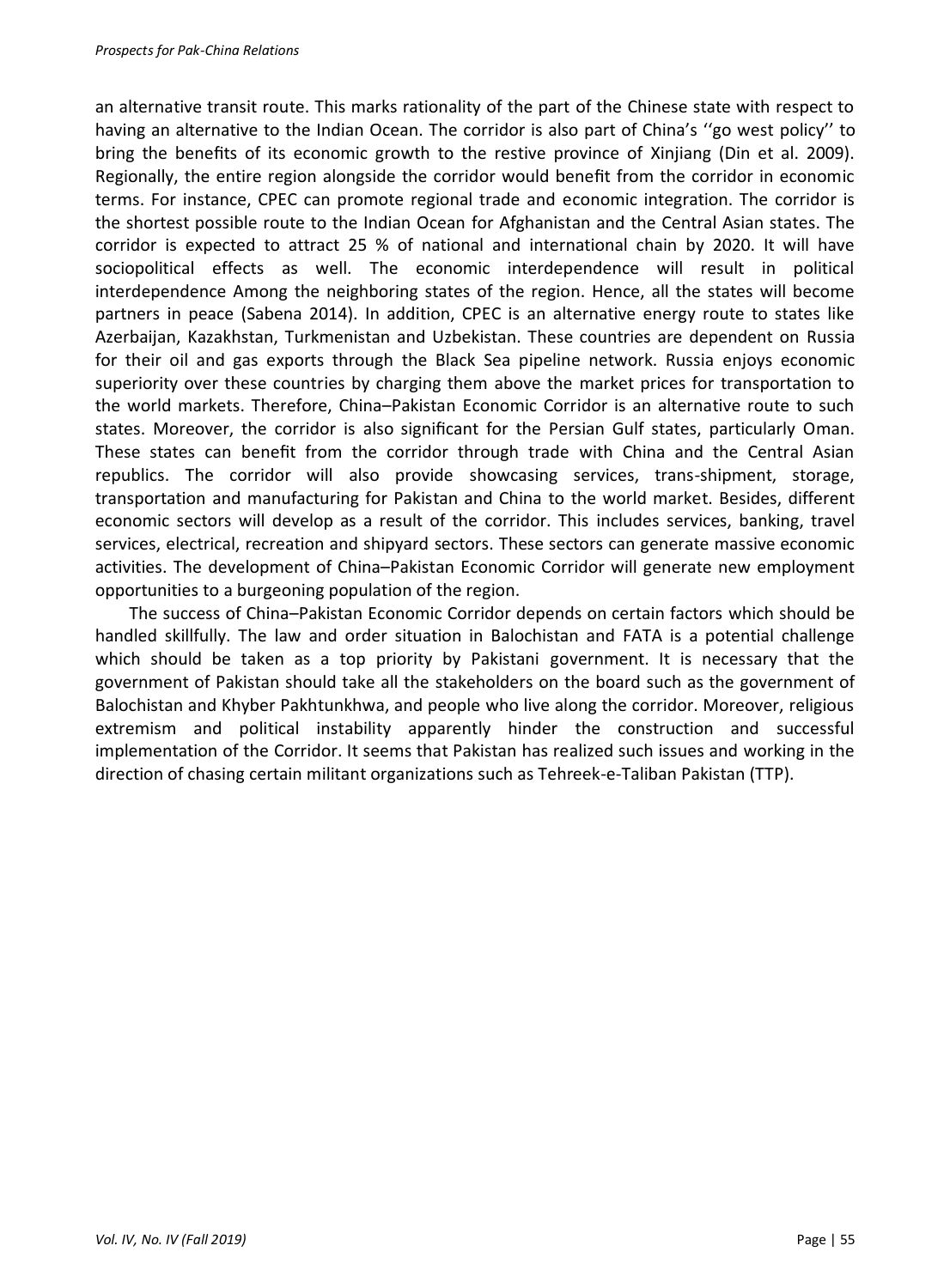# **Reference**

- Ahmad, A. & Najish, M. (n.d). Before and After 9/11: Indo-U.S. Counterterrorism Cooperation. *Journal of International and Global Studies. 9*(2), 127-138. Retrieved on June 21, 2019 fro[m https://www.lindenwood.edu/files/resources/127-138-before-and-after-9-11.pdf](https://www.lindenwood.edu/files/resources/127-138-before-and-after-9-11.pdf)
- Ahmad, Lt. Col. S. I. (1992). *Balochistan: Its strategic importance*. Karachi: Royal Book Company. Andleeb, H. & Khalid, M. (April 03, 2018). Pak-China-Russia nexus: Implications for South Asian region. *South Asia Journal*. Retrieved on May 20, 2019 from <http://southasiajournal.net/12099-2/>
- Chaziza, M. (August 2018). China's military base in Djibouti. *The Begin-Sadat Center for Strategic Studies.* (153), 1-28. Retrieved on August 11, 2019 from [https://besacenter.org/wp](https://besacenter.org/wp-content/uploads/2018/08/153pdf)[content/uploads/2018/08/153pdf](https://besacenter.org/wp-content/uploads/2018/08/153pdf)
- Ejaz, A. (December 21, 2011). United States India Relations: An expanding strategic partnership. *Pakistan Vision*. *13*(1), 116-185. Retrieved on June 12, 2018 from pu.edu.pk/images/journal/.../4% 20-%20Ahmad%20Ejaz%20Artical-2\_v13No1.pdf
- Gupta, A. (February 2005). The U.S.-India relationship: Strategic partnership or complementary India. *Army War College*. 1-49. Retrieved on May 20, 2018 from <https://ssi.armywarcollege.edu/pdffiles/PUB596.pdf>
- Fayaz, S. (September 2012). China's Xinjiang problem and Pakistan. The Dialogue. VII(3), 235-254. Retrieved on August 15, 2019 from [http://www.qurtuba.edu.pk/thedialogue/The%20Dialogue/7\\_3/Dialogue\\_July\\_Septembe](http://www.qurtuba.edu.pk/thedialogue/The%20Dialogue/7_3/Dialogue_July_September2012_235-254.pdf) [r2012\\_235-254.pdf](http://www.qurtuba.edu.pk/thedialogue/The%20Dialogue/7_3/Dialogue_July_September2012_235-254.pdf)
- Hussain, E. (August 8, 2016). China Pakistan economic corridor: Will it sustain itself. *Springer*. Retrieved on July 19, 2019 from [https://www.researchgate.net/publication/305988031\\_](https://www.researchgate.net/publication/305988031_)
- Kaplan, R.D. (March/April 2009). Center stage for the 21st century: Power play in the Indian Ocean. *Foreign Affairs*. Retrieved on July 19, 2019 from <https://www.foreignaffairs.com/articles/east-asia/2009-03-01/center-stage-21stcentury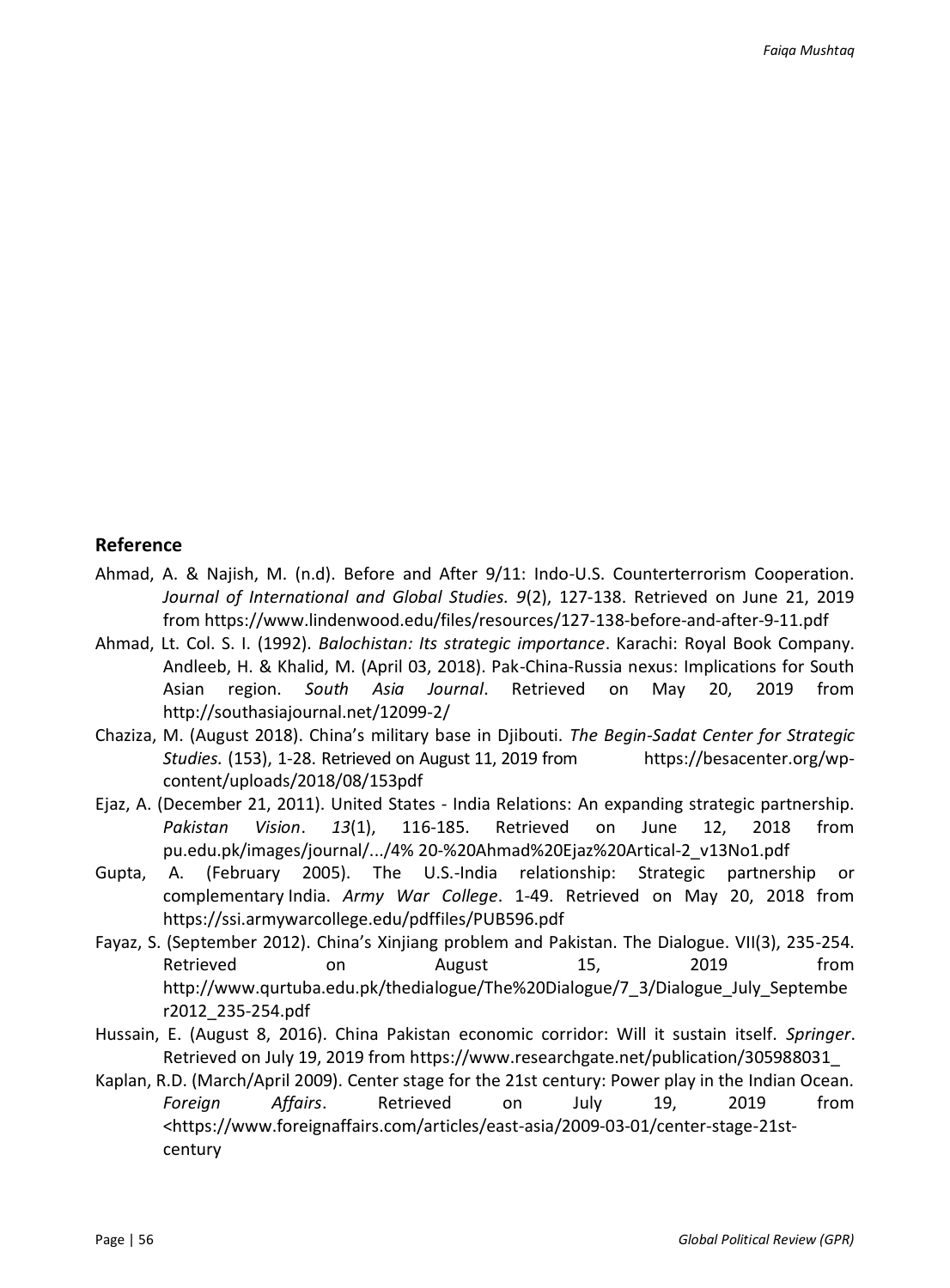- Khan, M. A. *(*May 07, 2019). A thaw in Pak-Russia relations. *Daily Times.* Retrieved on June 17, 2019 from <https://dailytimes.com.pk/389710/a-thaw-in-pak-russia-relationship/>
- [Kumar,](https://journals.sagepub.com/doi/full/10.1177/0974928419841769) S. (June 11, 2019). China's South Asia policy in the 'new era'. India Quarterly: A Journal of International Affairs. Retrieved on July 19, 2019 from
- <https://journals.sagepub.com/doi/full/10.1177/0974928419841769> Latif, Z. (January 08, 2019). CPEC's digital component. CPEC Info. Retrieved on July 19,

2019 from<http://www.cpecinfo.com/archive/news/cpec-digital-component/NjUwNw==>

- Lee, R. (3 August 2016). The strategic importance of Chinese-Pakistani relations. *Aljazeera*. Retrieved on February 13, 2019 from [http://studies.aljazeera.net/en/reports/2016/08/strategic-importance-chinese-pakistani](http://studies.aljazeera.net/en/reports/2016/08/strategic-importance-chinese-pakistani-relations-160803101555719.html)[relations-160803101555719.html](http://studies.aljazeera.net/en/reports/2016/08/strategic-importance-chinese-pakistani-relations-160803101555719.html)
- [Panda,](https://thediplomat.com/authors/ankit-panda/) A. (January 08, 2019). China, Pakistan conclude bilateral counterterrorism exercises. *The Diplomat*. Retrieved on July 19, 2019 from [https://thediplomat.com/2019/01/china](https://thediplomat.com/2019/01/china-pakistan-conclude-bilateral-counterterrorism-exercises/)[pakistan-conclude-bilateral-counterterrorism-exercises/\]](https://thediplomat.com/2019/01/china-pakistan-conclude-bilateral-counterterrorism-exercises/)
- Piccone, T. (October 2011). The multilateral dimension. *Journal of Democracy. 22*(4), 139-152. Retrieved on July 11, 2018 from https://www.brookings.edu > 2016/06 > 1026 democracy piccone.pdf
- Mazumdar, A. (2014). Democracy promotion in India's foreign policy: Emerging trends and development. *WPSA Annual Meeting*. 1-26. Retrieved on July 20, 2019 from [http://www.wpsanet.org/papers/docs/Democracy%20promotion%20and%20India%20~%](http://www.wpsanet.org/papers/docs/Democracy%20promotion%20and%20India%20~%20Arijit%20Mazumdar.pdf) [20Arijit%20Mazumdar.pdf](http://www.wpsanet.org/papers/docs/Democracy%20promotion%20and%20India%20~%20Arijit%20Mazumdar.pdf)
- Menon, S. (March 2016). What China's rise means for India. *Brooking Institute*. Retrieved on May 12, 2018 from http://thewire.in/2016/01/04/what-chinas-rise-means-for-india- 18511
- Mengsheng, T & Jingfeng, L. (September 5, 2019). CPEC: Progress and prospects. Retrieved on September 19, 2019 from <http://cpecinfo.com/cpec-progress-and-prospects/>
- Maidan, T. (September 23, 2014). The US-India partnership and China. *Brooking.edu*. <https://www.brookings.edu/research/the-u-s-india-relationship-and-china/> Nazir, Y. & Bhat, S.A. (October 2014). Post 9/11 Indo-US strategic relationship: An analysis. *International Journal of Research in Social Sciences*. *5*(1), 361-373. Retrieved on April 3, 2018 from www.researchgate.net › publication › 271763194\_POS
- Khan, Z. A. (June 2014). Military operations in FATA and PATA: implications for Pakistan. ISIS. 129- 146. Retrieved on June 17, 2019 from [www.issi.org.pk/wp](http://www.issi.org.pk/wp-content/uploads/2014/06/1339999992_58398784.pdf)[content/uploads/2014/06/1339999992\\_58398784.pdf](http://www.issi.org.pk/wp-content/uploads/2014/06/1339999992_58398784.pdf)
- Khan, M. M. & Kas, M. (2017). Pakistan-China Relations: Developments in economic and security areas in the 21st century. *Strategic Studies. 4*(3), 55-74. Retrieved on August 10, 2019 from [http://issi.org.pk/wp-content/uploads/2017/10/4-](http://issi.org.pk/wp-content/uploads/2017/10/4-SS_Minhas_Majeed_Khan_and_Mirwais_Kasi_No-3_2017.pdf) [SS\\_Minhas\\_Majeed\\_Khan\\_and\\_Mirwais\\_Kasi\\_No-3\\_2017.pdf](http://issi.org.pk/wp-content/uploads/2017/10/4-SS_Minhas_Majeed_Khan_and_Mirwais_Kasi_No-3_2017.pdf)
- Khan, M. A. *(*May 07, 2019). A thaw in Pak-Russia relations. *Daily Times.* Retrieved on June 17, 2019 from <https://dailytimes.com.pk/389710/a-thaw-in-pak-russia-relationship/>
- Price, D. G. (February 15, 2011). Background Brief Number 1 Subject: China Pakistan Relations. ECRAN. Brief No 1. 2-8. Retrieved on July 19, 2019 from [http://eeas.europa.eu/china/docs/division\\_ecran/ecran\\_is1\\_china\\_pakistan\\_relations\\_ga](http://eeas.europa.eu/china/docs/division_ecran/ecran_is1_china_pakistan_relations_gareth_price_en.pdf) [reth\\_price\\_en.pdf](http://eeas.europa.eu/china/docs/division_ecran/ecran_is1_china_pakistan_relations_gareth_price_en.pdf)
- Rahman, F. (2011). Pakistan's evolving relations with China, Russia, and Central Asia. *SRC. 1*(16), 211-229. Retrieved on July 19, 2019 from http://src-h.slav.hokudai.ac.jp/coe21/publish/no16\_1\_ses/11\_rahman.pdf